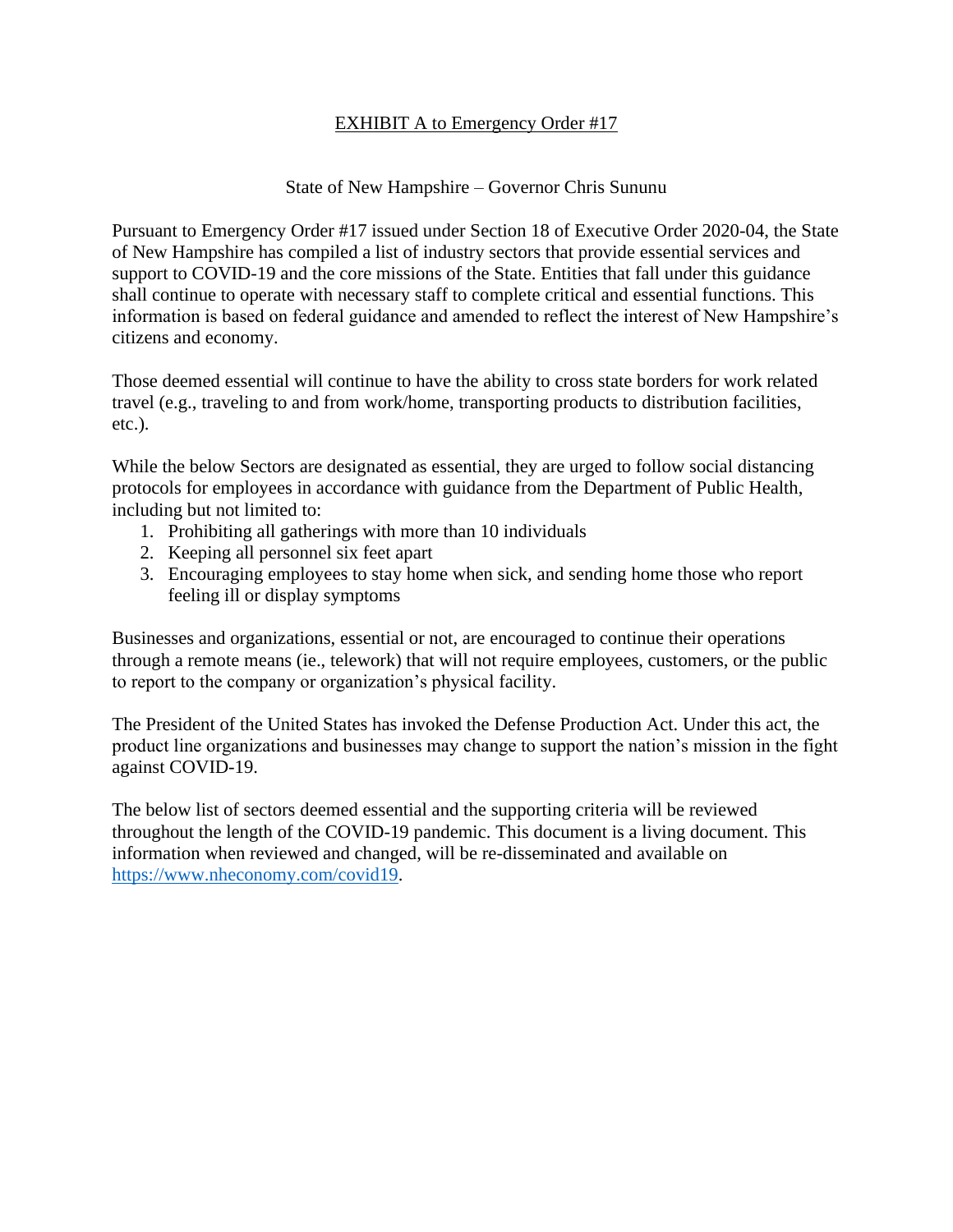# **Law Enforcement, Public Safety, First Responders**

- Personnel in emergency management, law enforcement, Emergency Management Systems, fire, and corrections, including front line and management required to maintain operations
- Emergency Medical Technicians
- 911 call center employees, including telecommunicators, dispatchers and managers
- Information and Analysis Center employees
- Hazardous material responders from government and the private sector.
- Workers including contracted vendors -- who maintain digital systems infrastructure supporting law enforcement and emergency service operations.

# **Food and Agriculture**

- Workers supporting groceries, pharmacies, florists, and other retail, including farmers markets and farm stands, that sells food and beverage products, including liquor stores
- Restaurant carry-out and quick serve food operations, including beer and wine curbside and takeout - Carry-out and delivery food employees
- Food manufacturer employees and their supplier employees—to include those employed in food processing facilities; livestock, poultry, seafood slaughter facilities; pet and animal feed processing facilities; human food facilities producing by-products for animal food; beverage production facilities, including breweries, wineries, and distilleries; and the production of food packaging
- Farm workers to include those employed in animal food, feed, and ingredient production, packaging, distribution, and retail; manufacturing, packaging, and distribution of veterinary drugs; truck delivery and transport; farm and fishery labor needed to produce our food supply domestically
- Farm workers and support service workers to include those who field crops, beekeeping; commodity inspection; fuel ethanol facilities; storage facilities; and other agricultural inputs
- Workers supporting the seafood and fishing industry
- Commercial and residential landscaping services, including golf courses.
- Employees and firms supporting food, feed, and beverage distribution, including warehouse workers, vendor-managed inventory controllers and blockchain managers
- Workers supporting the sanitation of all food manufacturing processes and operations from wholesale to retail
- Company cafeterias in-plant cafeterias used to feed employees; food service workers in residential schools with students who are unable to leave campus
- Workers in food testing labs in private industries and in institutions of higher education
- Food banks
- Nurseries, greenhouses, garden centers, and agriculture supply stores
- Workers essential for assistance programs and government payments
- Employees of companies engaged in the production of chemicals, medicines, vaccines, and other substances used by the food and agriculture industry, including pesticides, herbicides, fertilizers, minerals, enrichments, and other agricultural production aids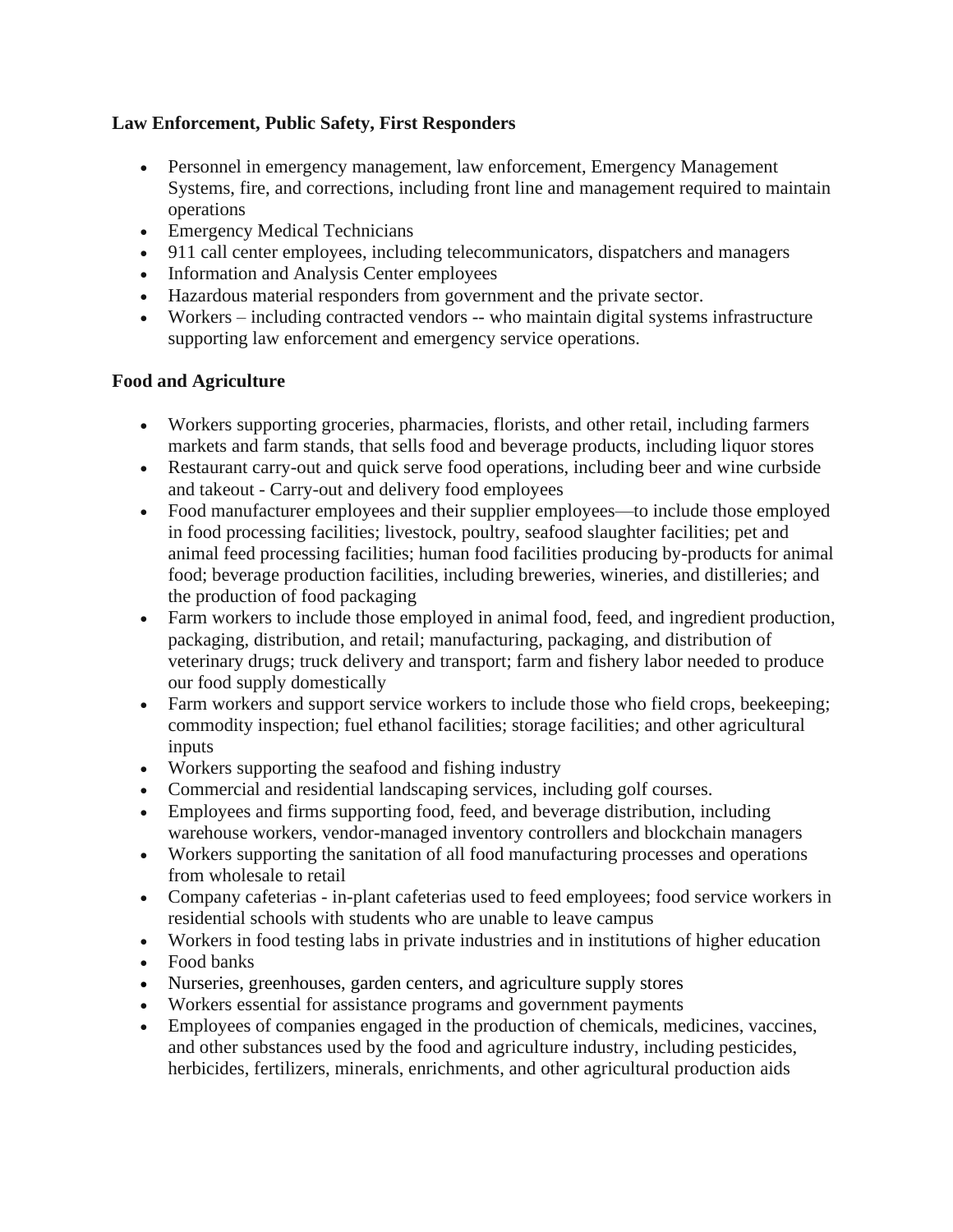- Animal agriculture workers to include those employed in veterinary health; manufacturing and distribution of animal medical materials, animal vaccines, animal drugs, feed ingredients, feed, and bedding, etc.; transportation of live animals, animal medical materials; transportation of deceased animals for disposal; raising of animals for food; animal production operations; slaughter and packing plants and associated regulatory and government workforce
- Organizations and workers responsible for the care and custody of animals, pets and livestock
- Workers who support the manufacture and distribution of forest products, including, but not limited to timber, paper, and other wood products
- Employees engaged in the manufacture and maintenance of equipment and other infrastructure necessary to agricultural production and distribution

# **Health Care/ Public Health / Human Services**

- Workers providing COVID-19 testing; Workers that perform critical clinical research needed for COVID-19 response
- Medical Professionals and caregivers (e.g., physicians, dentists, psychologists, mid-level practitioners, nurses and assistants, infection control and quality assurance personnel, pharmacists, physical and occupational therapists and assistants, social workers, speech pathologists and diagnostic and therapeutic technicians and technologists, other providers of mental and behavioral health care, personal care attendants, home health aides and home care workers)
- Hospital and laboratory personnel (including accounting, administrative, admitting and discharge, engineering, epidemiological, source plasma and blood donation, food service, housekeeping, medical records, information technology and operational technology, nutritionists, sanitarians, respiratory therapists, etc.)
- Workers in other medical facilities (including Ambulatory Health and Surgical, Blood Banks, Medical Clinics, Community Mental Health Centers, Methadone/OBOT Clinics, 24 hour Diversionary and Residential Behavioral Health Providers, Comprehensive Outpatient rehabilitation, End Stage Renal Disease, Health Departments, Home Health care, Hospices, Hospitals, Nursing Facilities, Rest Homes, Assisted Living Residences, Organ Pharmacies, Procurement Organizations, Psychiatric Residential, Residential Treatment Schools, Rural Health Clinics and Federally Qualified Health Center s and Community Health Centers, State Hospitals)
- Workers in other 24/7 community resident services serving children and youth, and individuals with developmental, intellectual, physical and/or cognitive disabilities
- Workers in recovery centers and sober homes
- Manufacturers, technicians, logistics and warehouse operators, and distributors of or necessary to the supply chain of medical equipment, personal protective equipment (PPE), medical gases, pharmaceuticals, blood and blood products, vaccines, testing materials, laboratory supplies, cleaning, sanitizing, disinfecting or sterilization supplies, and tissue and paper towel products
- Public health / community health workers, including those who compile, model, analyze and communicate public health information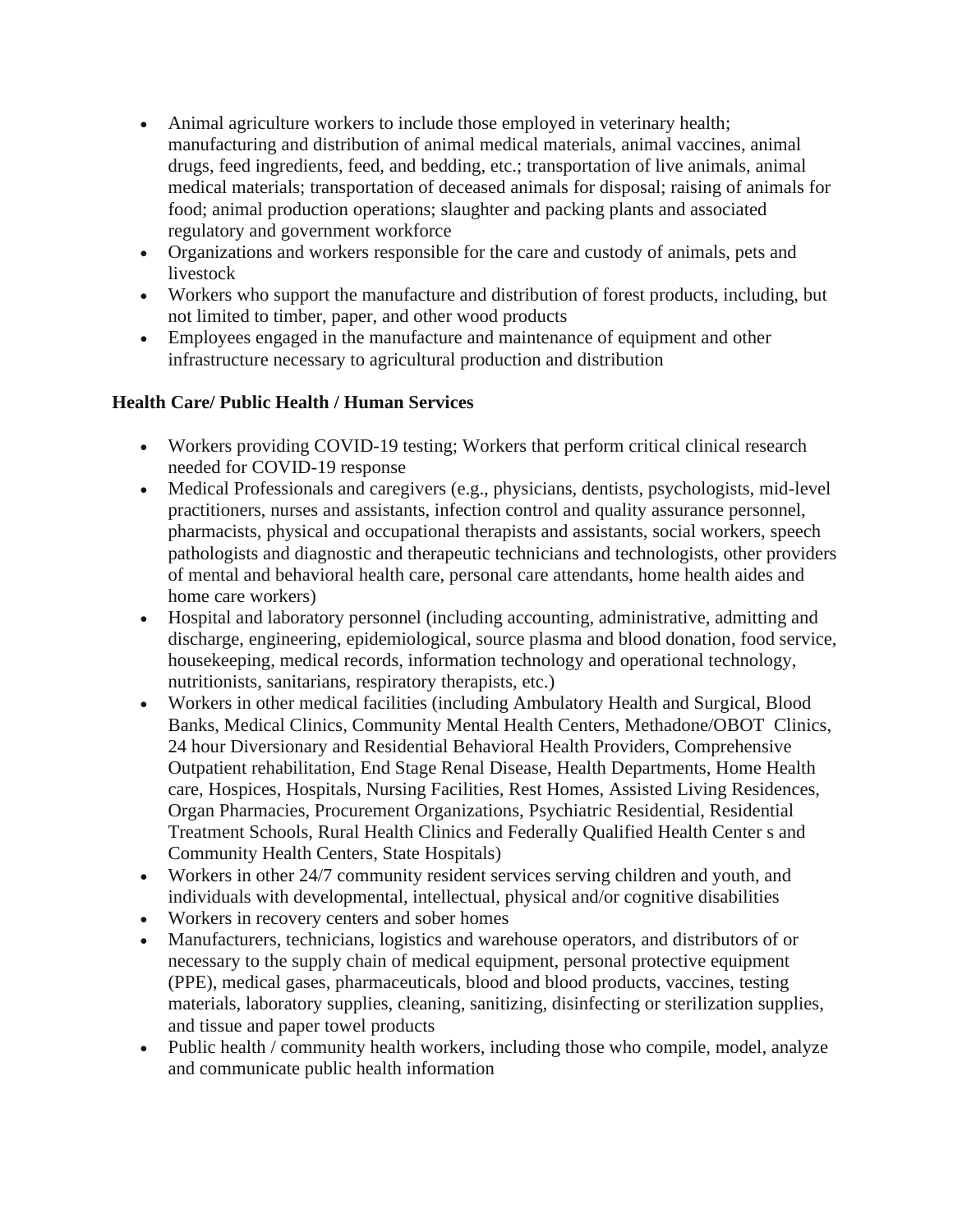- Blood and plasma donors and the employees of the organizations that operate and manage related activities
- Workers that manage health plans, billing, and health information, who cannot practically work remotely
- Workers who conduct community-based public health functions, conducting epidemiologic surveillance, compiling, analyzing and communicating public health information, who cannot practically work remotely
- Workers performing cybersecurity functions at healthcare and public health facilities, who cannot practically work remotely
- Workers conducting research critical to COVID-19 response
- Workers performing security, incident management, and emergency operations functions at or on behalf of healthcare entities including healthcare coalitions, who cannot practically work remotely
- Workers who support food, shelter, and social services, and other necessities of life for economically disadvantaged or otherwise needy individuals, such as those residing in shelters
- Pharmacy employees necessary for filling prescriptions
- Workers performing mortuary services and workers at funeral homes, crematoriums, and cemeteries
- Workers who coordinate with other organizations to ensure the proper recovery, handling, identification, transportation, tracking, storage, and disposal of human remains and personal effects; certify cause of death; and facilitate access to mental/behavioral health services to the family members, responders, and survivors of an incident

# **Energy**

# **Electricity industry:**

- Workers who maintain, ensure, or restore the reliable generation, transmission, and distribution of electric power, including call centers, utility workers, reliability engineers and fleet maintenance technicians
- Workers needed for safe and secure operations at nuclear generation
- Workers at generation, transmission and electric blackstart facilities
- Workers at Reliability Coordinator (RC), Balancing Authorities (BA), and primary and backup Control Centers (CC), including but not limited to independent system operators, regional transmission organizations, and balancing authorities
- Mutual assistance personnel
- IT and OT technology staff for EMS (Energy Management Systems) and Supervisory Control and Data Acquisition (SCADA) systems, and utility data centers; Cybersecurity engineers; cybersecurity risk management
- Vegetation management crews and traffic workers who support
- Environmental remediation/monitoring technicians
- Instrumentation, protection, and control technicians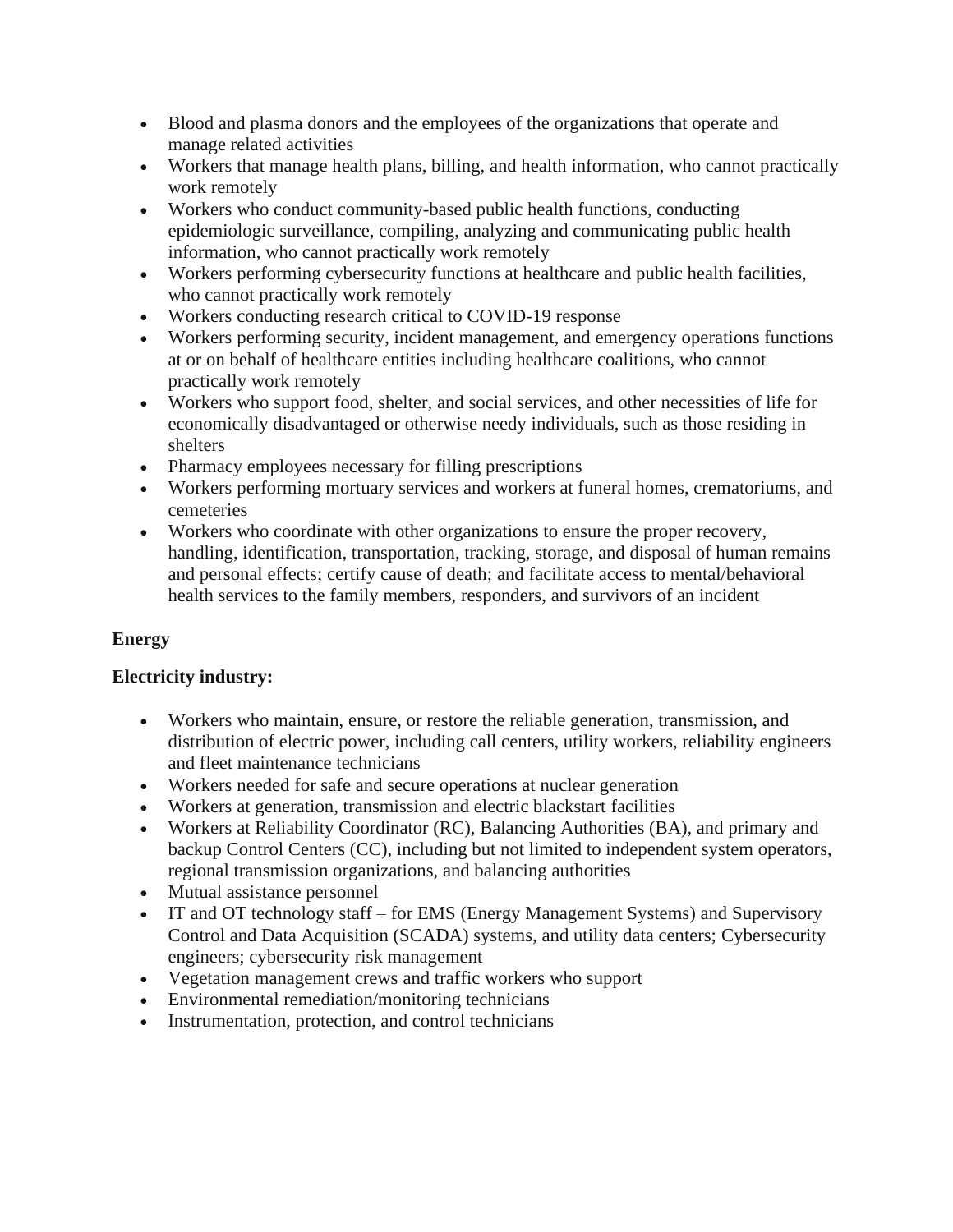## **Petroleum workers:**

- Petroleum product storage, pipeline, marine transport, terminals, rail transport, road transport
- Crude oil storage facilities, pipeline, and marine transport
- Petroleum refinery facilities
- Petroleum security operations center employees and workers who support emergency response services
- Petroleum operations control rooms/centers
- Petroleum drilling, extraction, production, processing, refining, terminal operations, transporting, and retail for use as end-use fuels or feedstocks for chemical manufacturing
- Onshore and offshore operations for maintenance and emergency response
- Retail fuel centers such as gas stations and truck stops, and the distribution systems that support them

# **Natural and propane gas workers:**

- Natural gas transmission and distribution pipelines, including compressor stations, and road transport
- Underground storage of natural gas
- Natural gas processing plants, and those that deal with natural gas liquids
- Liquefied Natural Gas (LNG) facilities
- Natural gas security operations center, natural gas operations dispatch and control rooms/centers natural gas emergency response and customer emergencies, including natural gas leak calls
- Drilling, production, processing, refining, and transporting natural gas for use as end-use fuels, feedstocks for chemical manufacturing, or use in electricity generation
- Propane gas dispatch and control rooms and emergency response and customer emergencies, including propane leak calls
- Propane gas service maintenance and restoration, including call centers
- Processing, refining, and transporting natural liquids, including propane gas, for use as end-use fuels or feedstocks for chemical manufacturing
- Propane gas storage, transmission, and distribution centers

## **Steam workers:**

- Workers who support steam distribution companies' provision of district heating and any electric generation
- Workers who support steam distribution companies' dispatch and control rooms and emergency response and customer emergencies, including steam leak calls
- Workers who support steam distribution companies' service maintenance and restoration, including call centers
- Workers who support steam distribution companies' storage, transmission, and distribution centers

# **Waste and Wastewater**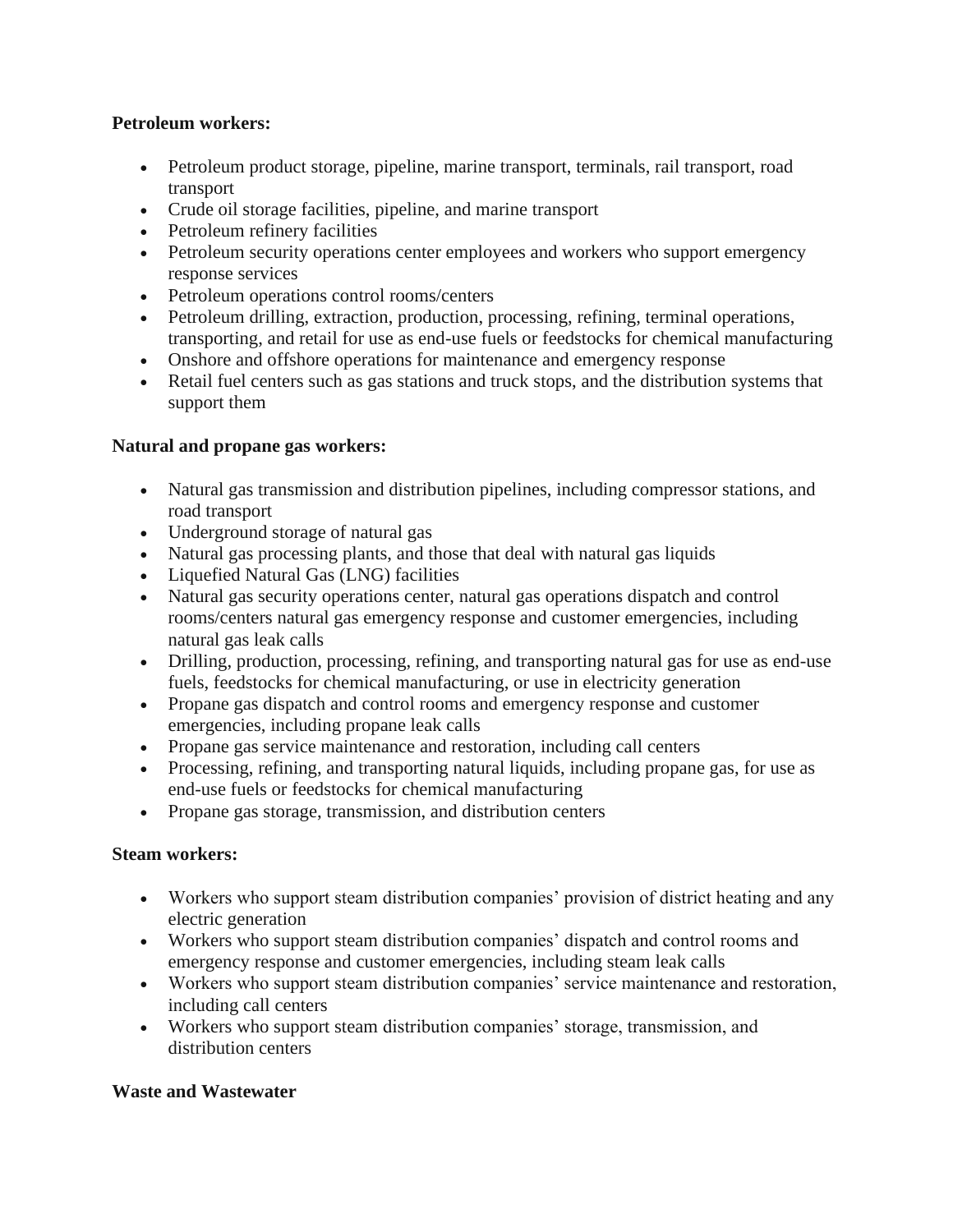Employees needed to operate and maintain public and private drinking water and wastewater/drainage infrastructure, including:

- Operational staff at water authorities
- Operational staff at community water systems
- Operational staff at wastewater treatment facilities
- Workers repairing water and wastewater conveyances and performing required sampling or monitoring
- Operational staff for water distribution and testing
- Operational staff at wastewater collection facilities
- Operational staff and technical support for SCADA Control systems
- Chemical disinfectant suppliers for wastewater and personnel protection
- Workers that maintain digital systems infrastructure supporting water and wastewater operations

## **Transportation and Logistics**

- Employees supporting or enabling transportation functions, including dispatchers, maintenance and repair technicians, warehouse workers, truck stop and rest area workers, and workers that maintain and inspect infrastructure (including those that require crossborder travel)
- Employees of firms providing services that enable logistics operations, including cooling, storing, packaging, and distributing products for wholesale or retail sale or use
- Mass transit workers, including contracted vendors providing transportation and maintenance services to public transit authorities
- Workers critical to operating rental car companies and Transportation Network Companies (TNCs) that facilitate continuity of operations for essential workforces, and other essential travel
- Workers responsible for operating dispatching passenger, commuter and freight trains and public transportation and buses and maintaining rail and transit infrastructure and equipment
- Maritime transportation workers port workers, mariners, equipment operators
- Truck drivers who haul hazardous and waste materials to support critical infrastructure, capabilities, functions, and services
- Bicycle repair shops
- Automotive sales, repair and maintenance facilities
- Workers who respond to and clear traffic crashes, including contracted vendors and dispatchers
- Manufacturers and distributors (to include service centers and related operations) of packaging materials, pallets, crates, containers, and other supplies needed to support manufacturing, packaging staging and distribution operations
- Postal and shipping workers, to include private companies
- Workers who support moving and storage services
- Employees who repair and maintain vehicles, aircraft, rail equipment, marine vessels, and the equipment and infrastructure that enables operations that encompass movement of cargo and passengers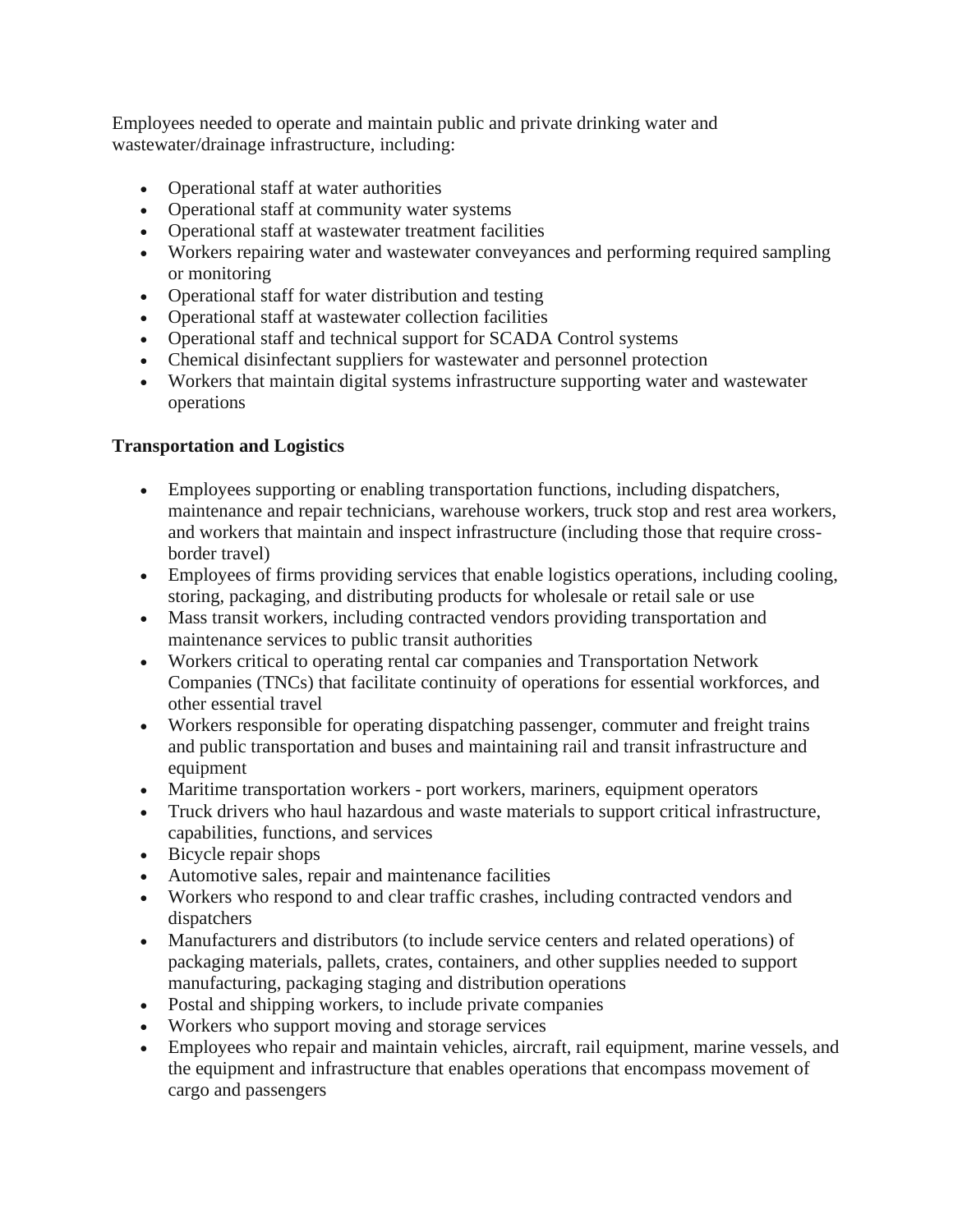- Air transportation employees, including air traffic controllers, ramp personnel, aviation security, and aviation management and other workers – including contracted vendors – providing services for air passengers
- Workers who support the maintenance and operation of cargo by air transportation, including flight crews, maintenance, airport operations, and other on- and off- airport facilities workers

# **Public Works**

- Workers who support the operation, inspection, and maintenance of essential dams, locks and levees
- Workers who support the operation, inspection, and maintenance of essential public works facilities and operations, including roads and bridges, water and sewer main breaks, fleet maintenance personnel, construction of critical or strategic infrastructure, traffic signal maintenance, emergency location services for buried utilities, maintenance of digital systems infrastructure supporting public works operations, and other emergent issues
- Workers including contracted vendors involved in the construction of critical or strategic infrastructure including public works construction, airport operations, water, sewer, gas, electrical, nuclear, oil refining and other critical energy services, roads and highways, public transportation, solid waste collection and removal, municipal transfer stations, and internet, and telecommunications systems (including the provision of essential global, national, and local infrastructure for computing services)
- Workers such as plumbers, electricians, exterminators, inspectors and other service providers who provide services that are necessary to maintaining the safety, sanitation, and essential operation of residences, construction sites and projects, and needed facilities
- Support, such as road and line clearing and utility relocation, to ensure the availability of needed facilities, transportation, energy and communications
- Support to ensure the effective removal, storage, and disposal of residential and commercial solid waste and hazardous waste
- Licensed site clean-up professionals and other workers addressing hazardous spills, waste sites, and remediation.
- Workers who support the operation, maintenance and public safety of state parks, forests, wildlife management areas, water supply protection lands, and other critical natural resources.
- Workers who support storm clean-up operations (e.g., foresters).

## **Communications and Information Technology**

## **Communications:**

• Maintenance of communications infrastructure- including privately owned and maintained communication systems- supported by technicians, operators, call-centers, wireline and wireless providers, cable service providers, satellite operations, undersea cable landing stations, Internet Exchange Points, and manufacturers and distributors of communications equipment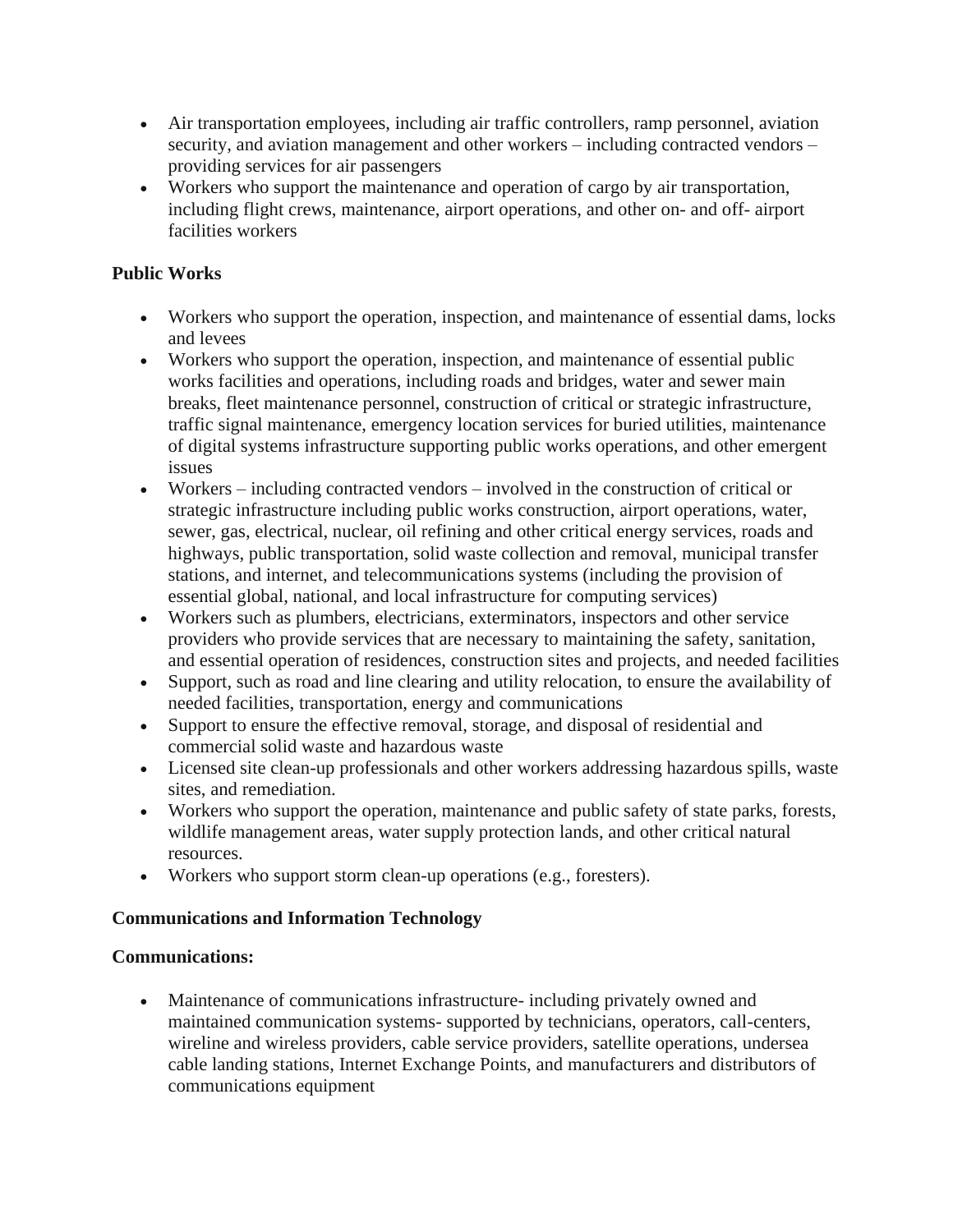- Workers who support radio, television, and media service, including, but not limited to front line news reporters, studio, and technicians for newsgathering and reporting
- Workers at Independent System Operators and Regional Transmission Organizations, and Network Operations staff, engineers and/or technicians to manage the network or operate facilities
- Engineers, technicians and associated personnel responsible for infrastructure construction and restoration, including contractors for construction and engineering of fiber optic cables
- Installation, maintenance and repair technicians that establish, support or repair service as needed
- Central office personnel to maintain and operate central office, data centers, and other network office facilities
- Customer service and support staff, including managed and professional services as well as remote providers of support to transitioning employees to set up and maintain home offices, who interface with customers to manage or support service environments and security issues, including payroll, billing, fraud, and troubleshooting
- Dispatchers involved with service repair and restoration

# **Information Technology:**

- Workers who support command centers, including, but not limited to Network Operations Command Center, Broadcast Operations Control Center and Security Operations Command Center
- Data center operators, including system administrators, HVAC & electrical engineers, security personnel, IT managers, data transfer solutions engineers, software and hardware engineers, and database administrators
- Client service centers, field engineers, and other technicians supporting critical infrastructure, as well as manufacturers and supply chain vendors that provide hardware and software, and information technology equipment (to include microelectronics and semiconductors) for critical infrastructure
- Workers responding to cyber incidents involving critical infrastructure, including medical facilities, SLTT governments and federal facilities, energy and utilities, and banks and financial institutions, and other critical infrastructure categories and personnel
- Workers supporting the provision of essential global, national and local infrastructure for computing services (incl. cloud computing services), business infrastructure, web-based services, and critical manufacturing
- Workers supporting communications systems and information technology used by law enforcement, public safety, medical, energy and other critical industries
- Support required for continuity of services, including janitorial/cleaning personnel

# **Other Community-Based Essential Functions**

• Workers to ensure continuity of building functions, including local and state inspectors and administrative support of inspection services who are responsible for the inspection of elevators, escalators, lifts, buildings, plumbing and gas fitting, electrical work, and other safety related professional work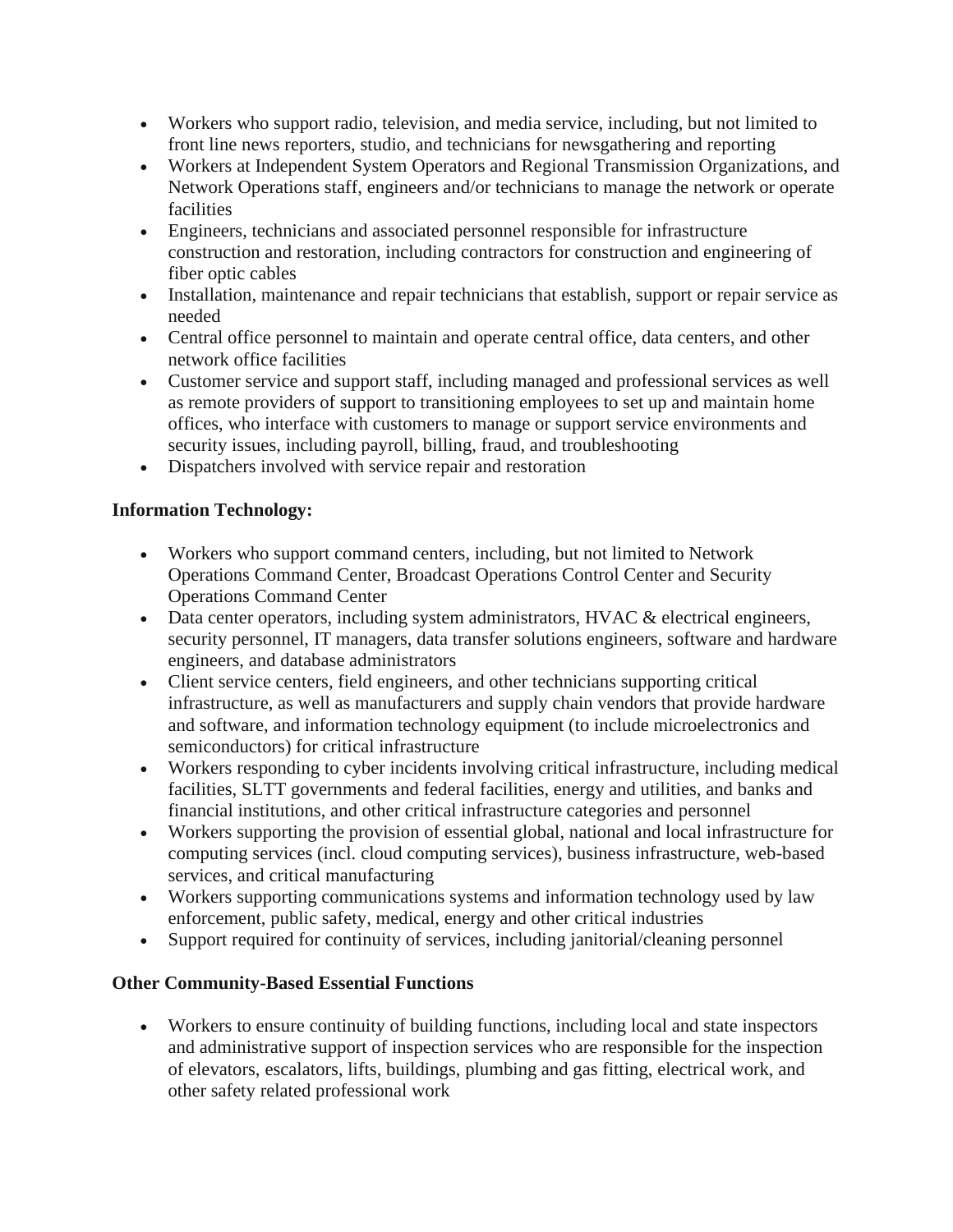- Security staff to maintain building access control and physical security measures
- Residential and commercial janitorial and cleaning services
- Elections personnel
- Trade Officials (FTA negotiators; international data flow administrators)
- Weather forecasters
- Workers that maintain digital systems infrastructure supporting other critical government operations
- Workers at operations centers necessary to maintain other essential functions
- Workers who support necessary credentialing, vetting and licensing operations for transportation workers including holders of Commercial Drivers Licenses
- Workers who are critical to facilitating trade in support of the national, state and local emergency response supply chain
- Educators and staff supporting public and private emergency childcare programs, including remote learning and facilitating distance learning among residential schools for students with disabilities, K-12 schools, colleges, and universities, provision of school meals, or performing other essential student support functions, if operating under rules for social distancing
- Workers at hotel and commercial lodging facilities
- Construction Workers who support the construction, operation, inspection, and maintenance of construction sites and construction projects (including housing construction)
- Workers that provide services for or determine eligibility for public benefits such as subsidized health care, food and feeding programs, residential and congregate care programs, shelter, in-home supportive services, child welfare, juvenile justice programs, adult protective services and social services, and other necessities of life for economically disadvantaged or otherwise needy individuals (including family members)
- Professional services (such as legal and accounting services) and payroll and employee benefit services, when necessary to assist in compliance with legally mandated activities and critical sector services or where failure to provide such services during the time of the order would result in significant prejudice
- Commercial retail stores that supply essential sectors, including convenience stores, pet supply stores, auto supplies and repair, hardware and home improvement, and home appliance retailers
- Laundromats, dry cleaning, and laundry services
- Workers and instructors supporting academies and training facilities and courses for the purpose of graduating students and cadets that comprise the essential workforce for all identified critical sectors
- Workers at places of worship

#### **Manufacturing**

• Manufacturing companies, distributors, and supply chain companies producing and supplying materials and products for industries that include, but are not limited to, pharmaceutical, technology, biotechnology, healthcare, chemicals and sanitization, waste pickup and disposal, agriculture, food and beverage, transportation, energy, steel and steel products, petroleum and fuel, construction, gun and related products (including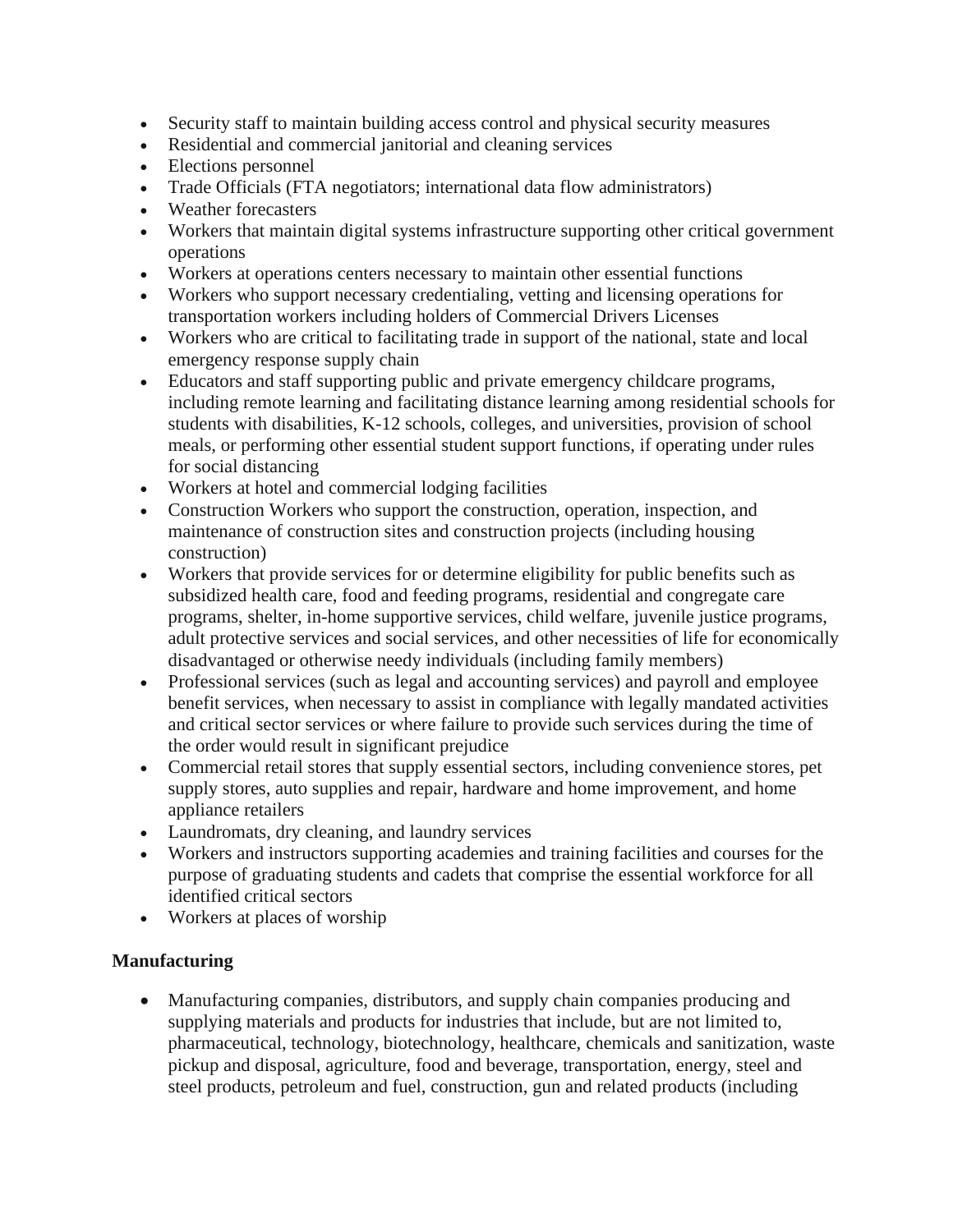associated retail), operations of dams, water and wastewater treatment, national defense, communications, as well as products used by other essential businesses and operations

## **Hazardous Materials**

- Workers at nuclear facilities, workers managing medical waste, workers managing waste from pharmaceuticals and medical material production, and workers at laboratories processing test kits
- Workers who support hazardous materials response and cleanup
- Workers who maintain digital systems infrastructure supporting hazardous materials management operations

## **Financial Services**

- Banks, financial services institutions, credit unions, insurance, payroll, regional development corporations, and accounting services
- Workers who are needed to process and maintain systems for processing financial transactions and services (e.g., payment, clearing, and settlement; wholesale funding; insurance services; and capital markets activities)
- Workers who are needed to provide consumer access to banking and lending services, including ATMs, and to move currency and payments (e.g., armored cash carriers)
- Workers who support financial operations, such as those staffing data and security operations centers

# **Chemical**

- Workers supporting the chemical and industrial gas supply chains, including workers at chemical manufacturing plants, workers in laboratories, workers at distribution facilities, workers who transport basic raw chemical materials to the producers of industrial and consumer goods, including hand sanitizers, food and food additives, pharmaceuticals, textiles, and paper products.
- Workers supporting the safe transportation of chemicals, including those supporting tank truck cleaning facilities and workers who manufacture packaging items
- Workers supporting the production of protective cleaning and medical solutions, personal protective equipment, and packaging that prevents the contamination of food, water, medicine, among others essential products
- Workers supporting the operation and maintenance of facilities (particularly those with high risk chemicals and/or sites that cannot be shut down) whose work cannot be done remotely and requires the presence of highly trained personnel to ensure safe operations, including plant contract workers who provide inspections
- Workers who support the production and transportation of chlorine and alkali manufacturing, single-use plastics, and packaging that prevents the contamination or supports the continued manufacture of food, water, medicine, and other essential products, including glass container manufacturing

## **Defense Industrial Base**